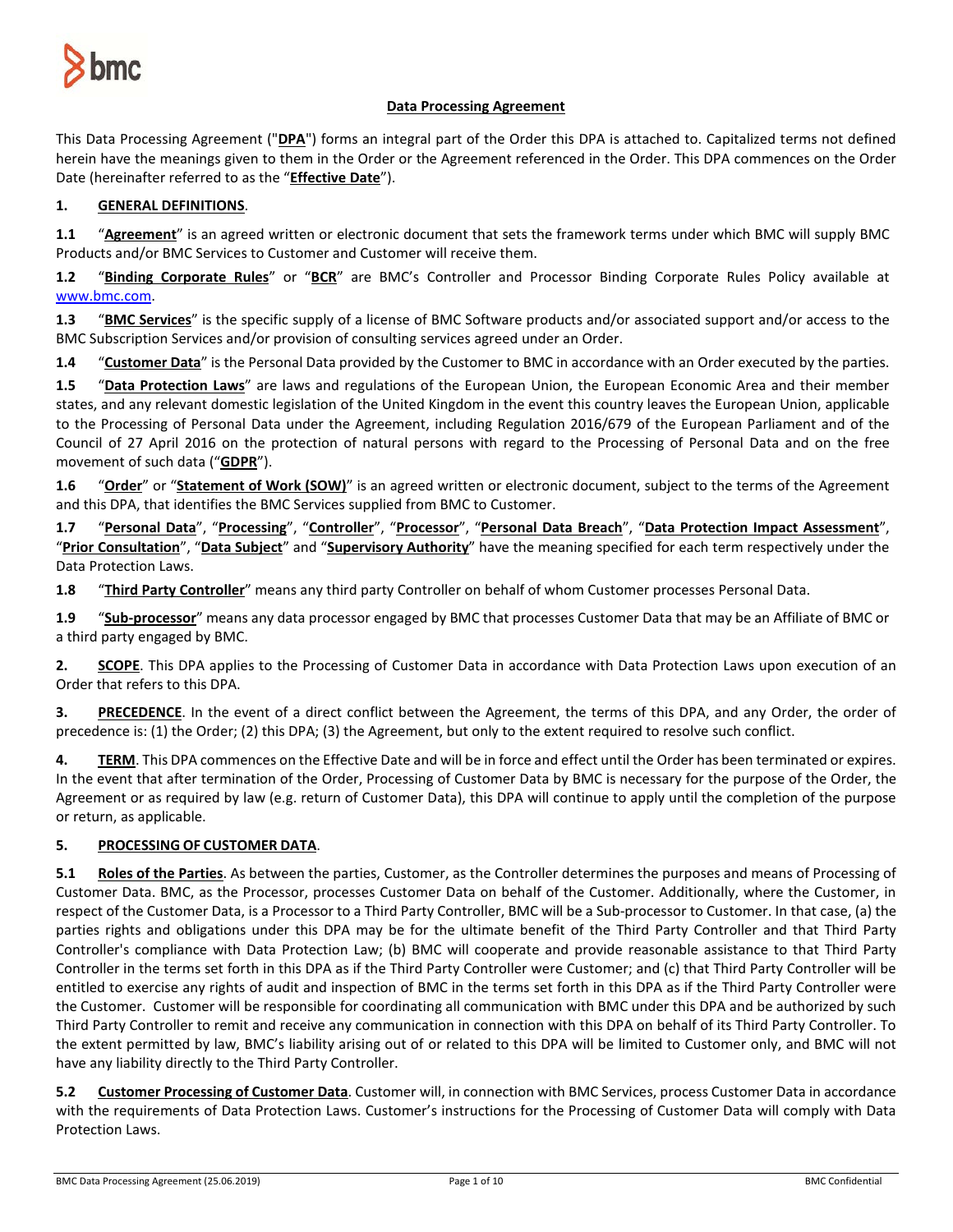

**5.3 BMC Processing of Customer Data**. BMC will only process Customer Data on behalf of and in accordance with Customer's documented instructions as set forth in this DPA. BMC will not process Customer Data except on Customer's instructions, unless required to do so by law. Customer instructs BMC to process Customer Data necessary for the exercise and performance of Customer's rights and obligations under the Agreement, the Order and this DPA respectively. Customer Data may be processed or used for another purpose only with the prior written consent of Customer. BMC will immediately inform Customer if, in BMC's opinion, an instruction from the Customer may infringe Data Protection Laws.

**5.4 Details of Processing.** BMC will process and use Customer Data for the purposes defined in Attachment 1 to this DPA and in accordance with Customer's instructions as set forth in the Agreement, the Order and this DPA. The subject-matter, duration, nature and purpose of the processing, the types of Customer Data and categories of Data Subjects processed under this DPA are further specified in Attachment 1 to this DPA.

**5.5 Records of Processing activities**. Customer and BMC will maintain records of Processing activities, in their respective roles of Controller and Processor. Parties will cooperate to fulfil the obligation to maintain such records. Any material change made by a party, requiring an update of the records of Processing activities maintained by the other party, will be notified to the other party within a reasonable time. Each party will bear its own costs for its own records of Processing activities.

# **6. SUB-PROCESSING**.

**6.1 Sub-processor.** Customer acknowledges and agrees that BMC may engage its Affiliates or third parties as Sub-processors in connection with BMC Services, including access to Customer Data. A list of all Sub-processors (including BMC Affiliates and third party Sub-processor) as of the Effective Date of this DPA is provided in Attachment 2 to this DPA.

**6.2 Written contract.** Sub-processors will be obliged under a written contract (i) to comply with Data Protection Laws and (ii) to provide at least the same level of data protection as is required by this DPA, including the implementation of appropriate technical and organizational measures.

**6.3 Change of Sub-processors**. Any additions or replacements of Sub-processors will be notified to the Customer via email. Customer may oppose to BMC use of a new Sub-processor by notifying BMC in writing of its objective reasons to oppose within ten (10) business days after receipt of BMC's notice. In the event Customer objects to a new Sub-processor, BMC will use reasonable efforts to make available to Customer a change in the BMC Services or recommend a commercially reasonable change to Customer's configuration or use of the BMC Services to avoid Processing of Customer Data by the objected-to new Sub-processor without unreasonably burdening the Customer. If BMC is unable to make available such change within a reasonable period of time, Customer may terminate the applicable Order(s) with respect only to those BMC Services which cannot be provided by BMC without the use of the objected-to new Sub-processor by providing written notice to BMC. BMC will refund Customer any prepaid fees covering the remainder of the Order term following the effective date of termination with respect to such terminated BMC Services, without imposing a penalty for such termination on Customer.

**6.4 Responsibility**. BMC will be liable for the performance of its Sub-processors to the same extent BMC would be liable if performing the BMC Services of each Sub-processor directly under the terms of this DPA.

**7. DATA SUBJECT REQUESTS**. In the event any of the parties receives a request from a Data Subject to exercise the Data Subject's right of access, right to rectification, restriction of Processing, erasure ("right to be forgotten"), data portability, object to the Processing, or its right not to be subject to an automated individual decision making ("**Data Subject request**"):

**7.1 Addressed to Customer**. To the extent Customer, in its use of the BMC Services, cannot address a Data Subject request, considering the nature of the Processing, BMC will provide commercially reasonable assistance upon Customer's written request by appropriate technical and organizational measures, insofar as this is possible, and to the extent BMC is legally permitted to do so, for the fulfilment of Customer's obligation to respond to a Data Subject request under Data Protection Laws. Customer will be responsible for any costs arising from BMC's provision of such assistance.

**7.2 Addressed to BMC**. BMC will promptly notify Customer of a Data Subject request received in connection with BMC Services, to the extent legally permitted.

**8. DELETION AND RETURN**. Upon request by Customer made within thirty (30) days after the effective date of termination of the Order(s), BMC will either delete or return all the Customer Data to the Customer. After such thirty (30) day period, if BMC has not already done so, BMC will delete the Customer Data from the BMC Services, including copies, unless legally prohibited.

**9. TRANSFER OF CUSTOMER DATA TO THIRD COUNTRIES**. BMC will transfer Customer Data pursuant to the BCR as approved by the Supervisory Authority for (a) transfers outside of the European Union, the European Economic Area and/or their member states, Switzerland and the United Kingdom and (b) for Customer's that have contractually specified in an Order that Data Protection Laws apply. The BCR policy is incorporated into a BMC corporate wide policy, requiring all BMC Affiliates and their employees to comply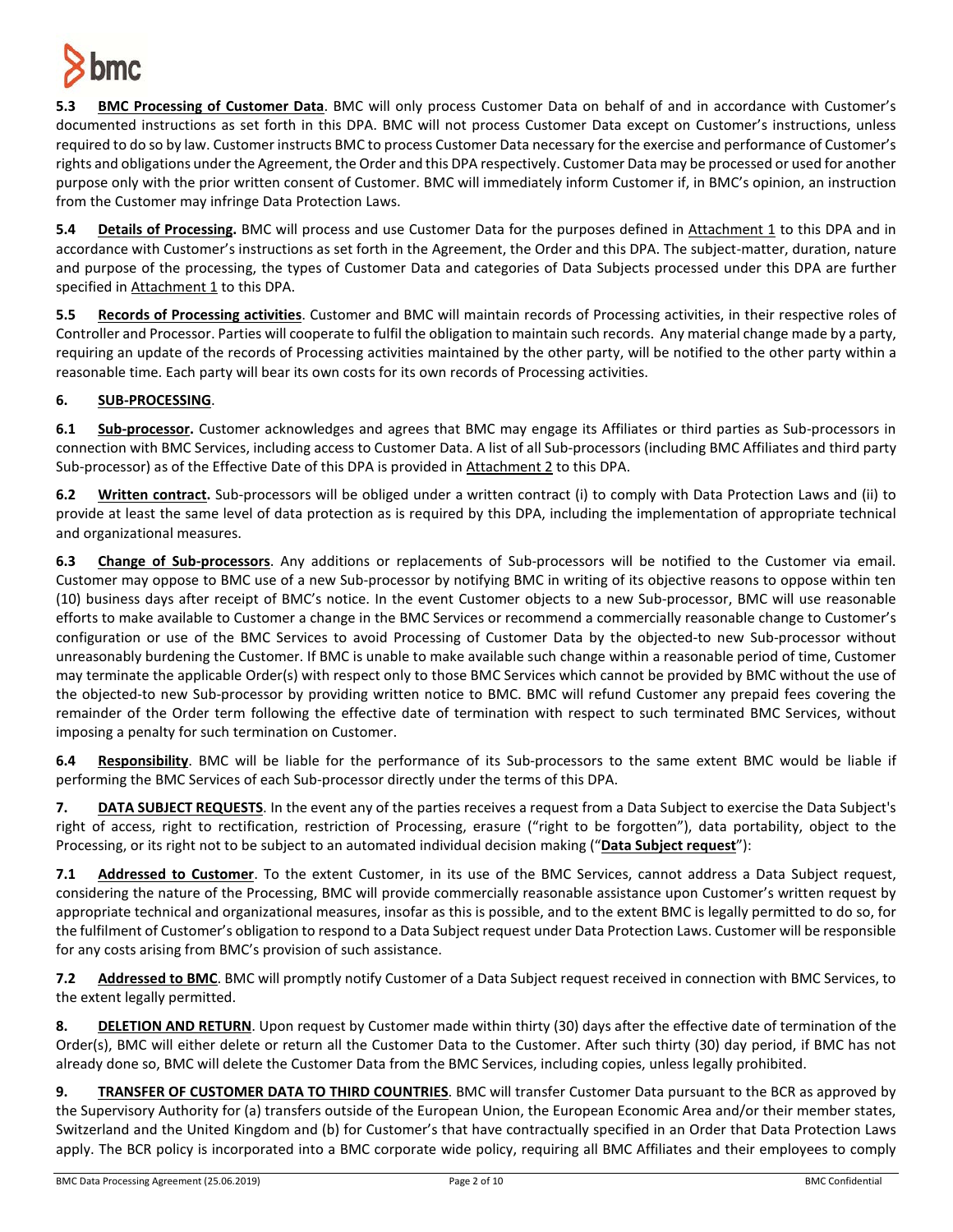

with and respect the BCR policy which is governing the collection, use, access, storage and transfer of Customer Data among BMC Affiliates and third party Sub-processors. BCR's are incorporated by reference and are an integral part of this DPA. Customer agrees that Customer Data may be processed by BMC Affiliates and third party Sub-processors provided that BMC, its Affiliates and its Subprocessors are and remain contractually bound by the BCR, or in the case of Sub-processors by the Sub-Processor's own BCR. BMC represents that its Affiliates and Sub-Processors are and will for the duration of this DPA remain contractually bound by and comply with the requirements of the BCR, or in the case of Sub-Processors by the Sub-Processor's own BCR.

## **10. SECURITY**.

**10.1 Confidentiality**. BMC will ensure that all personnel of BMC granted access to Customer Data have committed themselves to confidentiality by executing written confidentiality obligations to the extent legally necessary. The obligation to treat Customer Data pursuant to such confidentiality obligations will survive the termination of the employment. Customer Data may be made available only to personnel that require access to such Customer Data for the performance of BMC's contractual obligations towards Customer.

**10.2 Organizational and technical protection measures**. BMC will maintain appropriate organizational and technical protection measures, as set out in Attachment 3 to this DPA. BMC regularly monitors compliance with these measures. Upon Customer's request, BMC will provide Customer with reasonable cooperation and assistance to fulfil Customer's obligation under the GDPR, to implement and maintain appropriate organizational and technical protection measures, insofar as this obligation relates to the BMC Services in scope of this DPA. Customer will be responsible for any costs arising from any additional obligation on BMC due to a Customer request outside of this DPA.

## **11. SECURITY BREACH MANAGEMENT, NOTIFICATION AND COOPERATION WITH AUTHORITIES**.

**11.1 Customer Data Breach Notification to Customer**. BMC will notify Customer without undue delay after becoming aware of a breach of security leading to the accidental or unlawful destruction, loss, alteration, unauthorized disclosure of, or accessto, Customer Data processed by BMC and its Sub-processors. BMC will make reasonable efforts to identify the cause of such breach and take those steps as BMC deems necessary and reasonable in order to remediate the cause of such a breach to the extent the remediation is within BMC's reasonable control. Where, and in so far as it is possible, the notification will:

- (a) describe the nature of the Personal Data Breach including where possible, the categories and approximate number of Data Subjects concerned and the categories and approximate number of personal data records concerned;
- (b) communicate the name and contact details of the data protection officer or other contact point where more information can be obtained;
- (c) describe the likely consequences of the Personal Data Breach;
- (d) describe the measures taken or proposed to be taken to address the Personal Data Breach, including, where appropriate, measures to mitigate its possible adverse effects.

**11.2 Customer Data Breach Notification to the Supervisory Authority and the Data Subject.** Upon Customer's request, BMC will provide Customer with reasonable cooperation and assistance to fulfil Customer's obligation under the GDPR to notify a Customer Data Breach to the Supervisory Authority and to communicate on a Customer Data Breach to the Data Subject, insofar as this obligation relates to the BMC Services in scope of this DPA. Except in case of breach of this DPA by BMC, an Affiliate of BMC or a Sub-processor of BMC, Customer will be responsible for any costs arising from BMC's provision of such assistance.

**11.3 Cooperation with Supervisory Authorities.** Customer and BMC will cooperate with competent Supervisory Authorities as required by the GDPR. If a party is subject to investigative or corrective powers of a Supervisory Authority, this party will inform the other party without undue delay, insofar as it relates to the data Processing covered by this DPA. Parties will provide reasonable assistance to each other to fulfil obligations to cooperate with Supervisory Authorities. Each party is responsible for its own costs arising from the provision of such assistance.

## **12. AUDIT AND IMPACT ASSESSMENTS**.

**12.1 Data Protection Impact Assessment and Prior Consultation.** Upon Customer's request, BMC will provide Customer with reasonable cooperation and assistance to fulfil Customer's obligation under the GDPR to carry out a Data Protection Impact Assessment related to Customer's use of the BMC Services, to the extent Customer does not otherwise have access to the relevant information, and to the extent such information is available to BMC. BMC will provide reasonable assistance to Customer in the cooperation or Prior Consultation with the Supervisory Authority in the performance of its tasks. Customer will be responsible for any costs arising from BMC's provision of such assistance.

**12.2 Audit**. Upon request by Customer, BMC will make available to Customer all relevant information necessary to demonstrate compliance with this DPA, and will allow for and contribute to audits, including inspections, by Customer or an auditor mandated by Customer in relation to the Processing of the Customer Data by BMC and its Sub-processors. Customer will give notice of any audit or inspection to be conducted and will make reasonable endeavors to avoid causing any damage or disruption to BMC premises,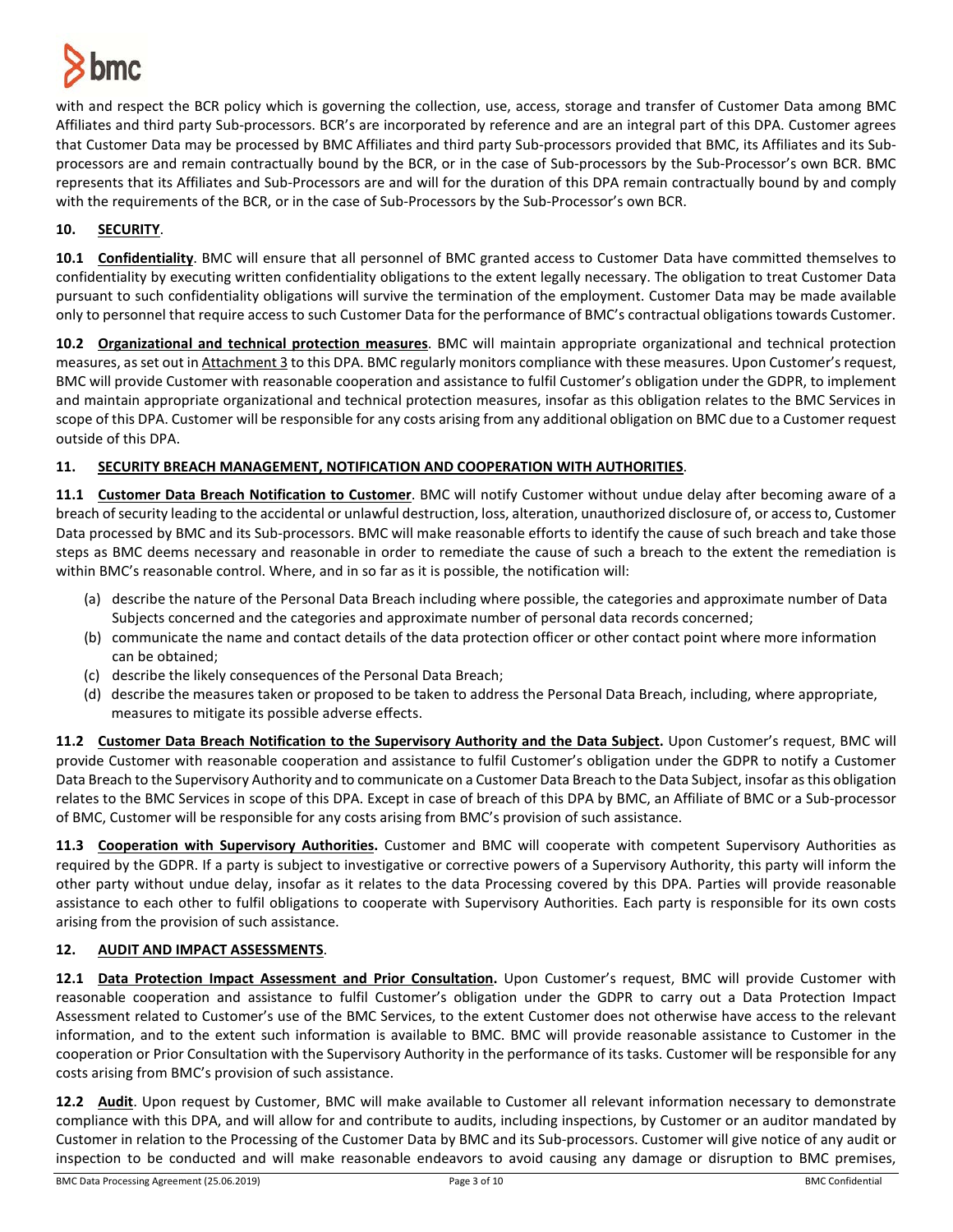

equipment and business while its personnel are on those premises in the course of such an audit or inspection. Any audit will be carried out on reasonable prior written notice of no less than thirty (30) days, and will not be carried out more than once a year. Access to BMC premises for the purposes of such an audit or inspection is subject to: (a) the production of reasonable evidence of identity and authority by the auditors; (b) normal business hours; (c) audit personnel have committed themselves to confidentiality by executing written confidentiality obligations; and (d) access only to information that is strictly relevant to the BMC Services being provided to Customer, which excludes any information relating to the provision of BMC Services to other Customers. Audit and verification rights exclude direct security and penetration tests run by Customer or an auditor mandated by Customer.

**13. LIMITATION OF LIABILITY**. Each party's liability, taken together in the aggregate, arising out of or related to this DPA, whether in contract, tort or under any other theory of liability, is exclusively subject to terms and conditions contained in the Agreement.

**14. NOTICES.** Notices under this DPA will be provided in writing to BMC via the following email address: privacy@bmc.com.

| ATTACHMENTS INCORPORATED INTO THIS DPA                          |  |
|-----------------------------------------------------------------|--|
| Attachment 1 – Details of Customer Data processing              |  |
| Attachment 2 – List of Sub-processors                           |  |
| Attachment 3 – Organizational and technical protection measures |  |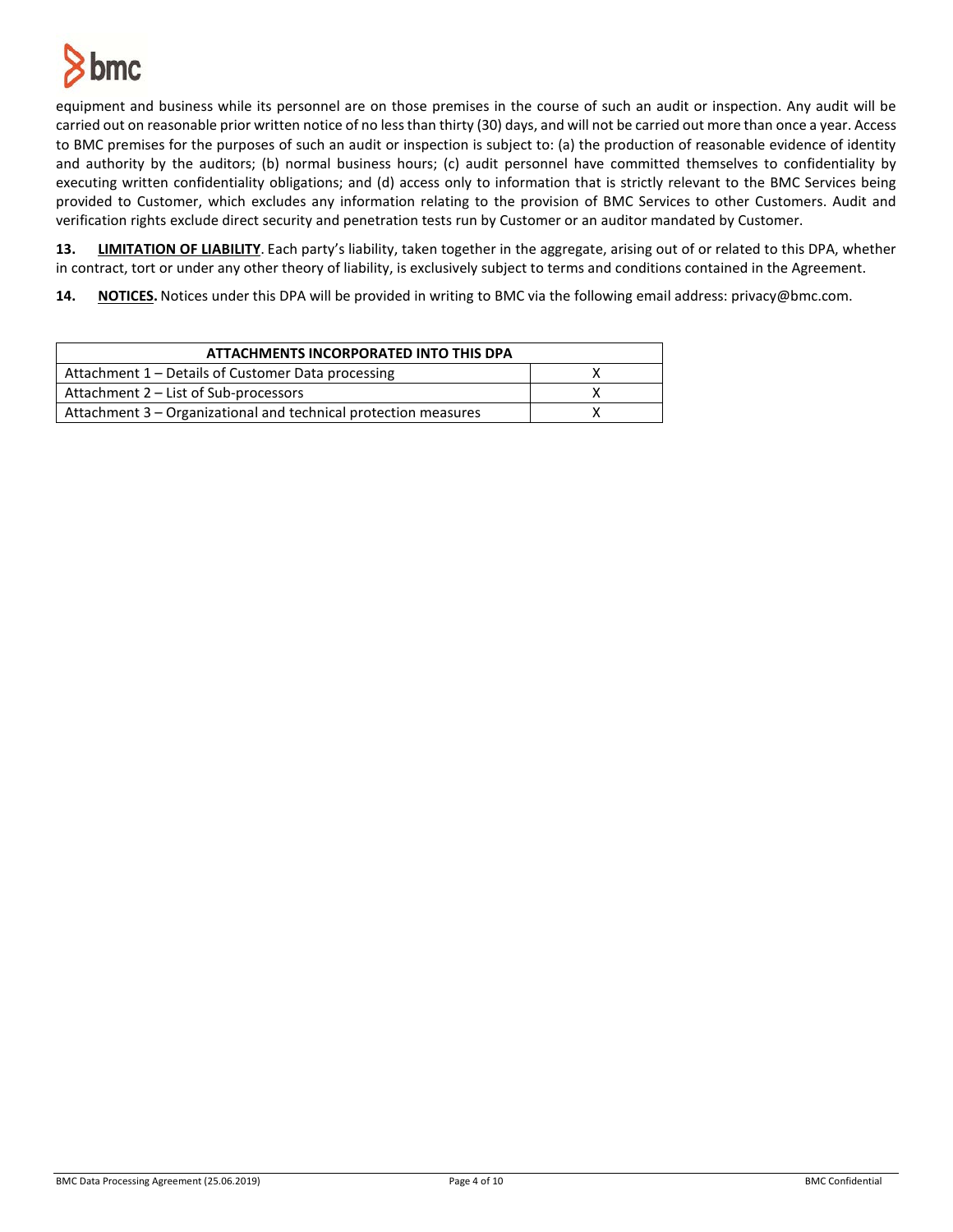

## **Attachment 1 - Details of Customer Data processing**

#### **1. Extent, subject-matter, nature and purpose of intended processing of Customer Data**

As set forth in the Agreement, BMC will process Customer Data necessary for the exercise and performance of Customer's rights and obligations under the Agreement, the Order and this DPA.

Additionally, as set forth in the DPA, BMC will not disclose Customer Data except as expressly permitted in writing by Customer or where required by law, in which case, to the extent legally permitted, BMC will provide Customer with prior notice of any such compelled disclosure.

## **2. Duration of processing**

The duration of Personal Data processing is the duration of the Order.

#### **3. Categories of Customer Data and concerned Data Subjects**

#### **(a) Data Subjects**

**The extent of Customer data processed by BMC is determined and controlled by Customer in its sole discretion. It may include, but is not limited to Personal Data relating to the following categories of data subjects:**

- Prospects, customers, business partners and vendors of Customer
- Customer's personnel, including Employees, agents and contractors
- Customer's Users authorized by Customer to use BMC Services

#### **(b) Categories of Personal Data**

**The extent of Customer data processed by BMC is determined and controlled by Customer in its sole discretion. It wil include Personal Data relating to the following categories of Personal Data:**

- Contact details, such as name, professional phone number, professional email address, professional office address, title, degree, date of birth.
- Product usage data, such as media used, file type used, file size, usage and status and information related to BMC Products such as location, language, software version, data sharing choices and update details.
- Connection data, such as number of times customer contact has engaged our Support center, duration of the engagement, means by which customer contacted BMC (by email, videoconference, Support center, etc.), region, language, time zone, localization.
- Device data, such as information about Computers, and/or devices such as operating system, amount of memory, region, language, time zone, model number, first start date, age of Computer and/or device, device manufacture date, browser version, computer manufacturer, connection port, device identifiers and additional technical information that varies by Product.
- Other Personal Data provided by a Data Subject when she/he interacts, online or by phone, or mail with the Support centers, help desks and other customer support channels to facilitate delivery of BMC Services and to respond to Customer or Data Subject inquiries.
- Any other Personal Data Customer or Customer's Users submit, send or store via BMC Subscription Services.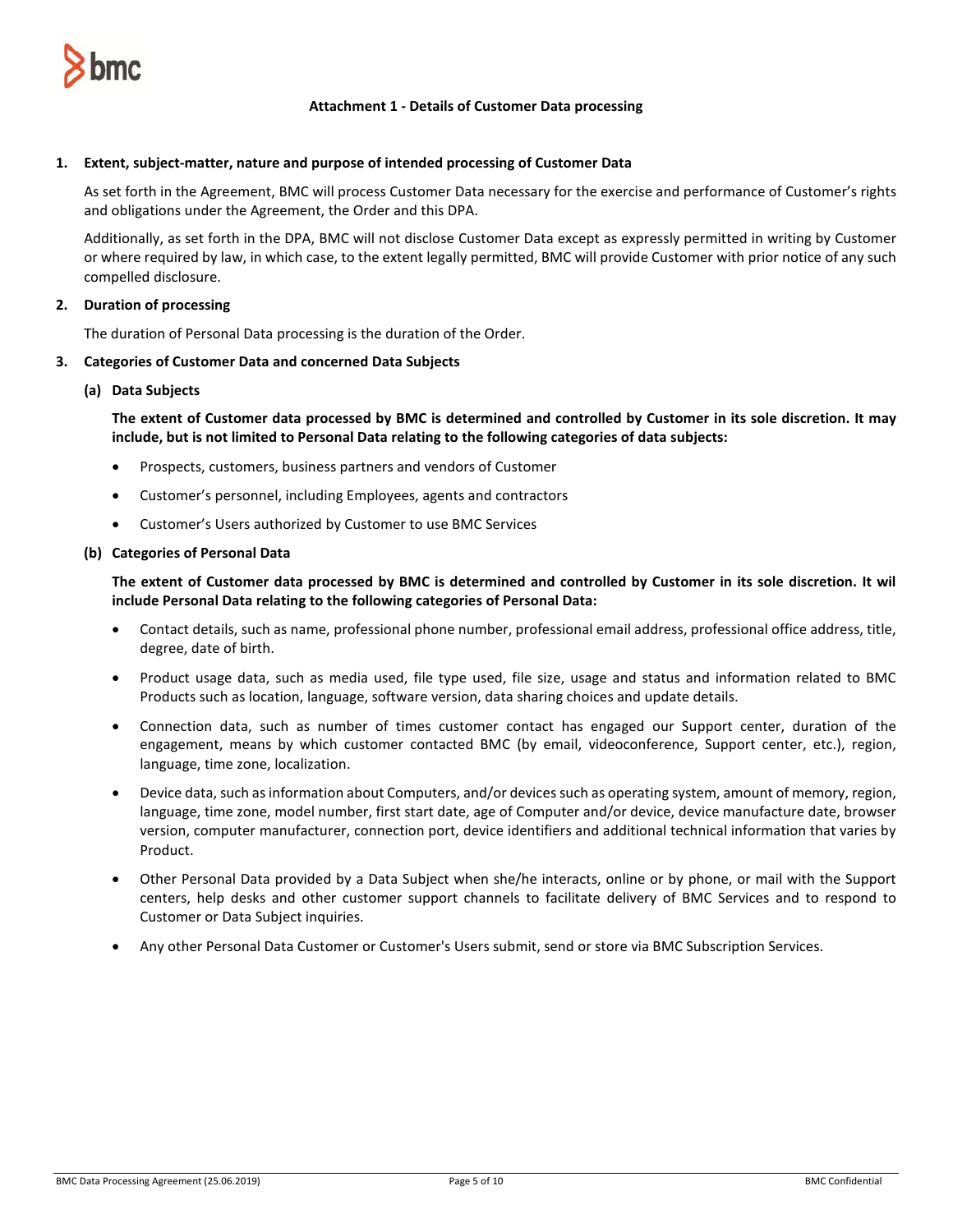

# **Attachment 2 - List of Sub-processors**

| <b>Entity Name</b>                                                                                                                                               | Entity<br><b>Type</b> | Country/<br>Region |  |
|------------------------------------------------------------------------------------------------------------------------------------------------------------------|-----------------------|--------------------|--|
| <b>BMC Affiliates</b>                                                                                                                                            |                       |                    |  |
| BMC Entities within European Economic Area (EEA) part of BMC's BCRs - please see link<br>https://www.bmc.com/legal/data-privacy-binding-corporate-rules.html#A-1 | Affiliate             | EEA                |  |
| BMC Entities Non-EEA part of BMC's BCRs - please see link https://www.bmc.com/legal/data-<br>privacy-binding-corporate-rules.html#A-2                            | Affiliate             | Non-FFA            |  |
| <b>Third Party entities for BMC Services</b>                                                                                                                     |                       |                    |  |
| YIDATEC Co. Ltd, HeYi Building 10F, 6Aixian St., Hi-Tech Park, Dalian, China 116023                                                                              | Outsourcer            | China              |  |
| Additional third-party entities may be called out on Orders                                                                                                      |                       |                    |  |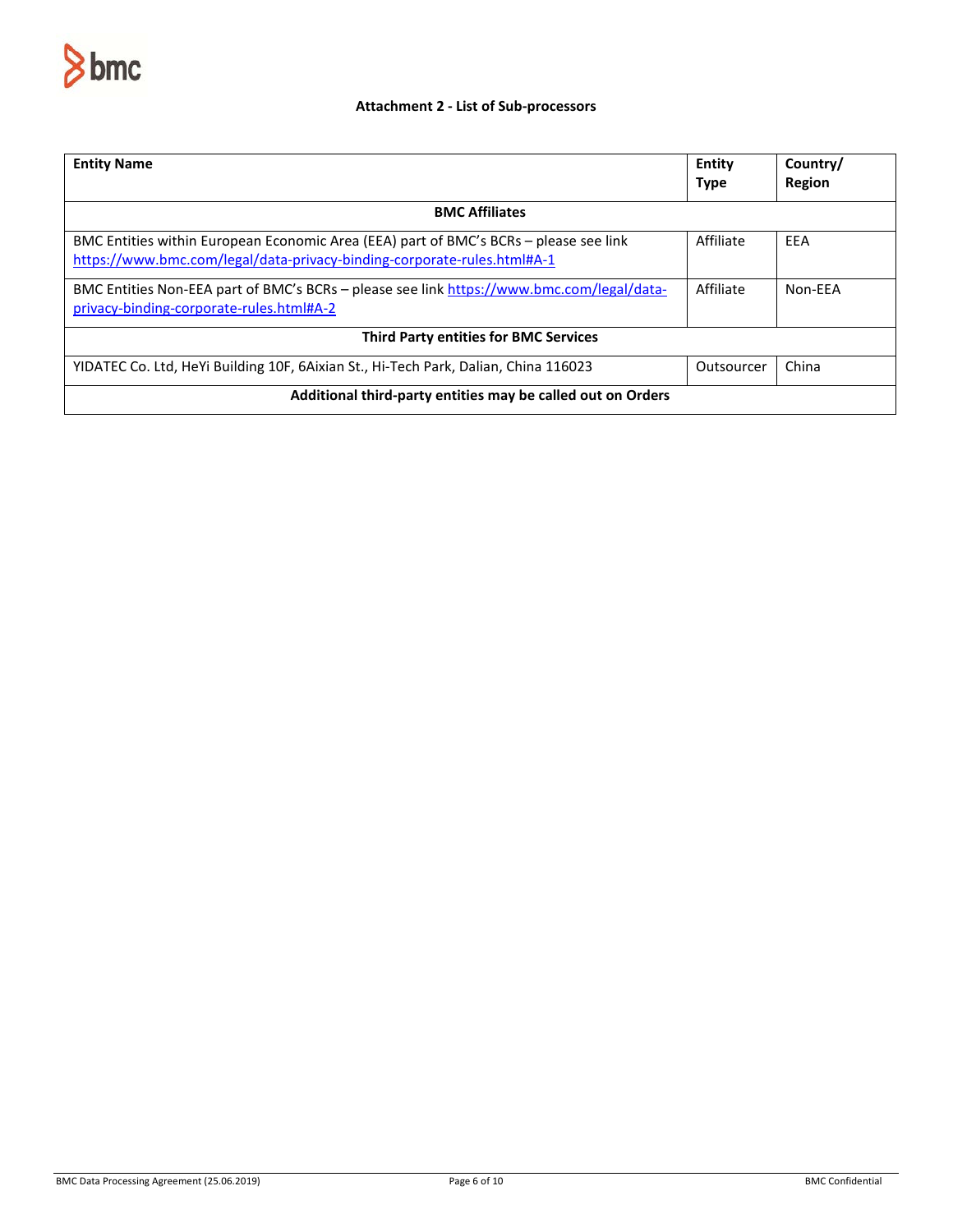

**Attachment 3 - Organizational and technical protection measures**

### **A. GENERAL ORGANIZATIONAL AND TECHNICAL MEASURES**

**To the extent Customer elects to provide Customer Data to BMC in accordance with the relevant Order, the Agreement and this DPA, the following organizational and protection measures apply.** 

- **1. Access control to premises, facilities and assets to prevent unauthorized persons from gaining access to data processing systems for processing or using Customer Data. BMC has deployed the following measures to control access to systems and data:**
	- BMC has an identity management system fully integrated with BMC human resources system providing full lifecycle management for BMC Users Accounts and access to data.
	- Accounts and access are revoked immediately upon termination of employment of such BMC user account, including disconnection of active remote access sessions.
	- BMC User Accounts are generated on a per-individual basis and not shared.
	- For BMC Support, access to Support Managed File Transfer Facility ("MFT") service is restricted to authorized personnel only, which is limited to BMC Support and the customer.
	- For BMC Support, BMC's Support MFT service is deployed in physically redundant, geographically diverse locations.
	- For BMC Consulting Services, access to BMC endpoints is restricted to authorized personnel only which is limited to BMC Support Services and BMC Consulting Services organizations.
	- BMC's data centers are with industry recognized tiered providers, with:
		- o Multiple certifications that may include: SSAE 16 (SOC I type II), PCI DSS (sec 9 & 12), ISO 27001, NIST
		- o 24 hour security
		- o Restricted, multifactor access

## **2. Access control to systems to prevent data processing systems from being used without authorization.**

BMC has deployed the following measures to provide a secured access to systems:

- BMC user accounts are required in order to access BMC systems. Access is restricted to authorized support personnel, and the assigned system owner.
- **3. Access control to ensure that persons entitled to use a data processing system have access only to the data to which they have a right of access, and that Customer Data cannot be read, copied, modified or removed without authorization in the course of processing or use and after storage.**
	- BMC maintains a confidential information protection policy that outlines data handling practices based on classification for which all BMC employees must comply.
	- BMC user accounts are required to access BMC systems, and are restricted to authorized support personnel and the assigned system owner.

### **B. ORGANIZATIONAL AND TECHNICAL MEASURES APPLYING ONLY TO SUPPORT**

- **1. Disclosure control to ensure that Customer Data cannot be read, copied, altered, or removed without authorization during electronic transfer or transfer or transport or while being recorded onto data storage media, and that it is possible to check and establish to which parties Customer Data are to be transferred by means of data transmission facilities.** 
	- BMC has deployed security measures to ensure that Customer Data is fully encrypted, using AES 256, in transport as it moves from the Customer site to Support MFT system.
	- Customer communication to the Support MFT system requires the use of an encrypted transmission channel using Secure File Transfer Protocol (SFTP).
	- BMC utilizes AES-256 encryption on disk, to ensure that data at rest on the Support MFT system cannot be read without authorization.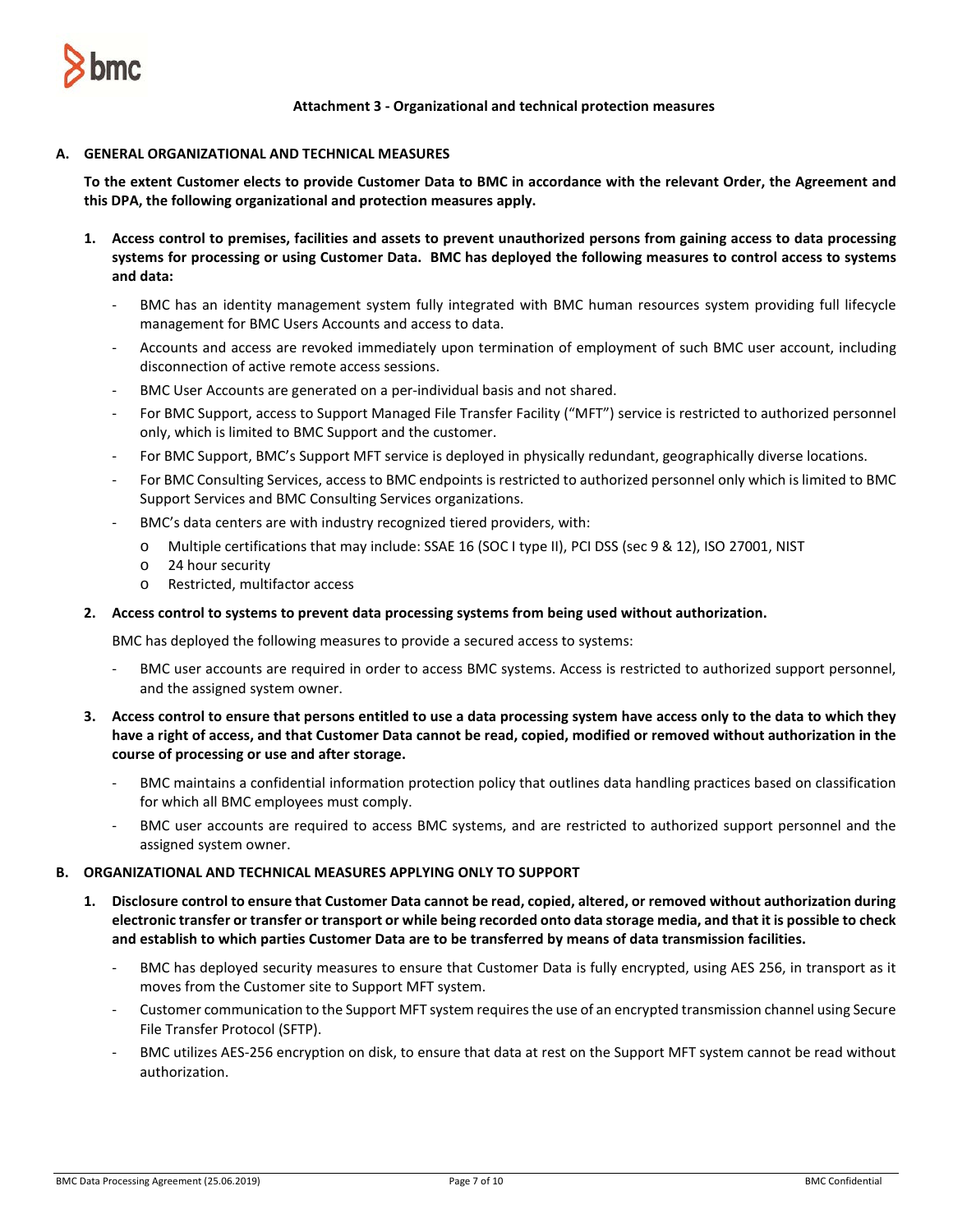

- **2. Input control to ensure that it is possible to after-the-fact check and establish whether Customer Data has been entered into, altered, or removed from data processing systems, and if so, by whom.** 
	- BMC has implemented controlled and secured logging procedures applicable to the Support MFT systems where the Customer Data potentially resides.
	- Logging provides full accountability for actions taken against Customer Data. Logs are retained for a period of at least a consecutive six (6) months.
- **3. Job control to ensure that Customer Data processed on behalf of others are processed strictly in compliance with the data controller's instructions.** 
	- BMC does not process Customer Data. In the event Customer provides Customer Data for support purposes, the Support MFT system provides automatic scanning of the stored data to attempt to detect any sensitive data.
	- If sensitive data is detected, both the Customer and BMC support personnel are alerted so special handling procedures can be taken if needed.
- **4. Availability control to ensure that Customer Data are protected against accidental destruction or loss.** 
	- BMC has a 24/7 network and security operations centers (NOC/SOC) to respond to network and security related incidents and provide continuous monitoring of our systems.
	- BMC has a variety of security tools implemented to protect its environment and data entrusted to it, including but not limited to, intrusion prevention services (IPS), anti-virus, application heuristic analysis (sandboxing), endpoint encryption, security information and event management (SIEM), rogue system detection (RSD), and web content filtering.
	- BMC maintains a formal incident response and cyber crisis plan that includes standard actions and engagement for incident handling that includes notification to the Customer and authorities.

## **C. ORGANIZATIONAL AND TECHNICAL MEASURES APPLYING ONLY TO SUBSCRIPTION SERVICES**

**1. Access control to premises and facilities to prevent unauthorized persons from gaining access to data processing systems for processing or using Personal Data.**

In data centers, the following measures are deployed to protect and control secured access to data center facilities:

- Access to production and disaster recovery data centers is securely controlled and monitored by industry standard layers of security.
- No entry to data center sites without approved change control, photo ID card and security center clearance.

### **2. Access control to systems to prevent data processing systems from being used without authorization.**

The following controls are implemented:

- Unique User identifiers (User IDs) to ensure that activities can be attributed to the responsible individual.
- User passwords are stored using a one-way hashing algorithm and are never transmitted unencrypted.
- Access to the Services require a valid User ID and password combination, which are encrypted via current industry encryption standards while in transmission. Following a successful authentication, a random session ID is generated and stored in the User's browser to preserve and track session state.
- Controls to ensure generated initial passwords must be reset on first use.
- Controls to revoke access after several consecutive failed login attempts.
- Controls on the number of invalid login requests before locking out a User.
- Controls to force a User password to expire after a period of use.
- Controls to terminate a User session after a period of inactivity.
- Password history controls to limit password reuse.
- Password length controls
- Password complexity requirement.
- Verification question before resetting password.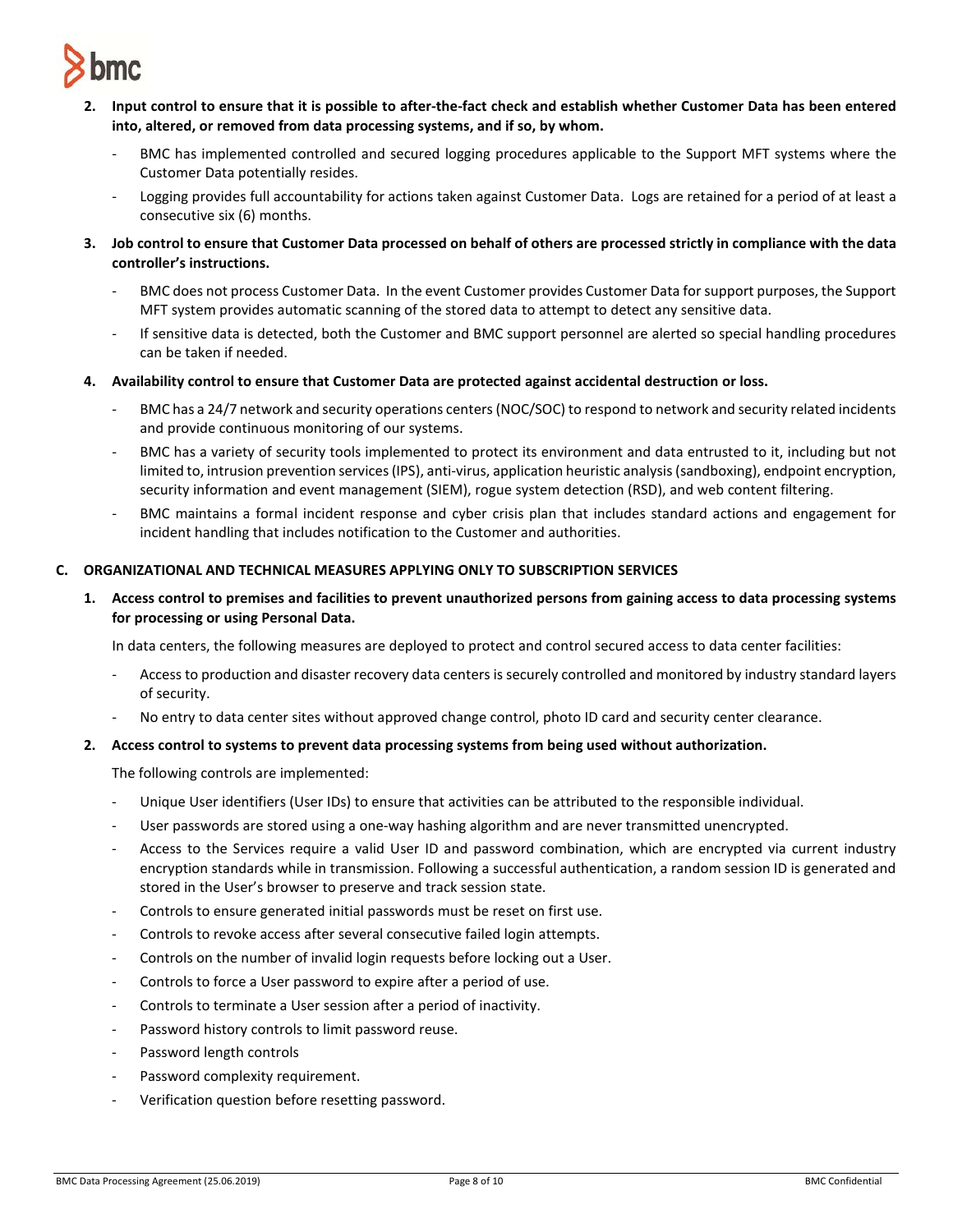

- **3. Access control to data to ensure that persons authorized to use a data processing system have access only to the data to which they have a right of access, and that Personal Data cannot be read, copied, modified or removed without authorization in the course of processing or use and after storage.**
- **4. Disclosure control to ensure that Personal Data cannot be read, copied, altered, or removed without authorization during electronic transfer or transfer or transport or while being recorded onto data storage media, and that it is possible to check and establish to which parties Personal Data are to be transferred by means of data transmission facilities.**

Security measures are employed to ensure that Personal Data is fully encrypted during transmission between Customer's network and the XaaS services data centers.

Customer communication to any XaaS services data center requires the use of an encrypted transmission channel, including at least HyperText Transfer Protocol Secure (HTTPS) and Transport Layer Security (TLS). Additional encrypted transmission channels may also include but are not limited to, Secure File Transfer Protocol (SFTP) and Internet Protocol Security Virtual Private Network (IPSec VPN).

**5. Input control to ensure that it is possible to after-the-fact check and establish whether Personal Data has been entered into, altered, or removed from data processing systems, and if so, by whom.**

Controlled and secured logging procedures may be employed on XaaS services systems where the Personal Data resides. Logging provides full accountability for actions taken against Personal Data and by whom within the XaaS Services organization.

**6. Job control to ensure that personal data processed on behalf of others are processed strictly in compliance with the Data Controller's instructions.**

As set forth in the DPA, BMC and its Sub-processor will process Personal Data in accordance with Customer's lawful and explicit instructions, including to provide the Services as set forth in the Agreement and as instructed by Users in their use of the Services.

**7. Availability control to ensure that Personal Data are protected against accidental destruction or loss.**

BMC has a variety of security tools implemented to protect its environment and data entrusted to it, including but not limited to, intrusion prevention services (IPS), anti-virus, application heuristic analysis (sandboxing), endpoint encryption, security information and event management (SIEM), rogue system detection (RSD), and web content filtering.

BMC maintains a formal incident response and cyber crisis plan that includes standard actions and engagement for incident handling that includes notification to the customer and authorities.

- Disaster recovery. BMC or its Sub-processor may utilize disaster recovery facilities that may be geographically remote from primary data centers, along with required hardware, software, and Internet connectivity, in the event BMC's Subprocessor production facilities at the primary data center were to be rendered unavailable. BMC's Sub-processor has disaster recovery plans in place and tests them at least once per year.
- Viruses. The Services will not introduce any viruses to Customers systems; however, the Services do not scan for viruses that could be included in attachments or other Customer Data uploaded into the Services by Customer. Any such uploaded attachments will not be executed in the Services and therefore will not damage or compromise the Services.
- **8. Segregation control to ensure that data collected for different purposes can be processed separately.** 
	- Permissions and access control lists within BMC Subscription Services environment allow logically segregated processing of personal data;
	- Access control within the BMC Subscription Services environment is restricted and isolated so usage activities for one BMC customer cannot be viewed or accessed by another BMC customer.

### **D. ORGANIZATIONAL AND TECHNICAL MEASURES APPLYING ONLY TO CONSULTING SERVICES**

- **1. Disclosure control to ensure that Customer Data cannot be read, copied, altered, or removed without authorization during electronic transfer or transfer or transport or while being recorded onto data storage media.**
	- BMC has deployed security measures to ensure that BMC Consulting Services computing systems (the PS laptops) are fully encrypted, using AES 256.
		- BMC Consulting Services consultants utilize secure transmission methods for data transfer to/ from customer, such as SFTP.